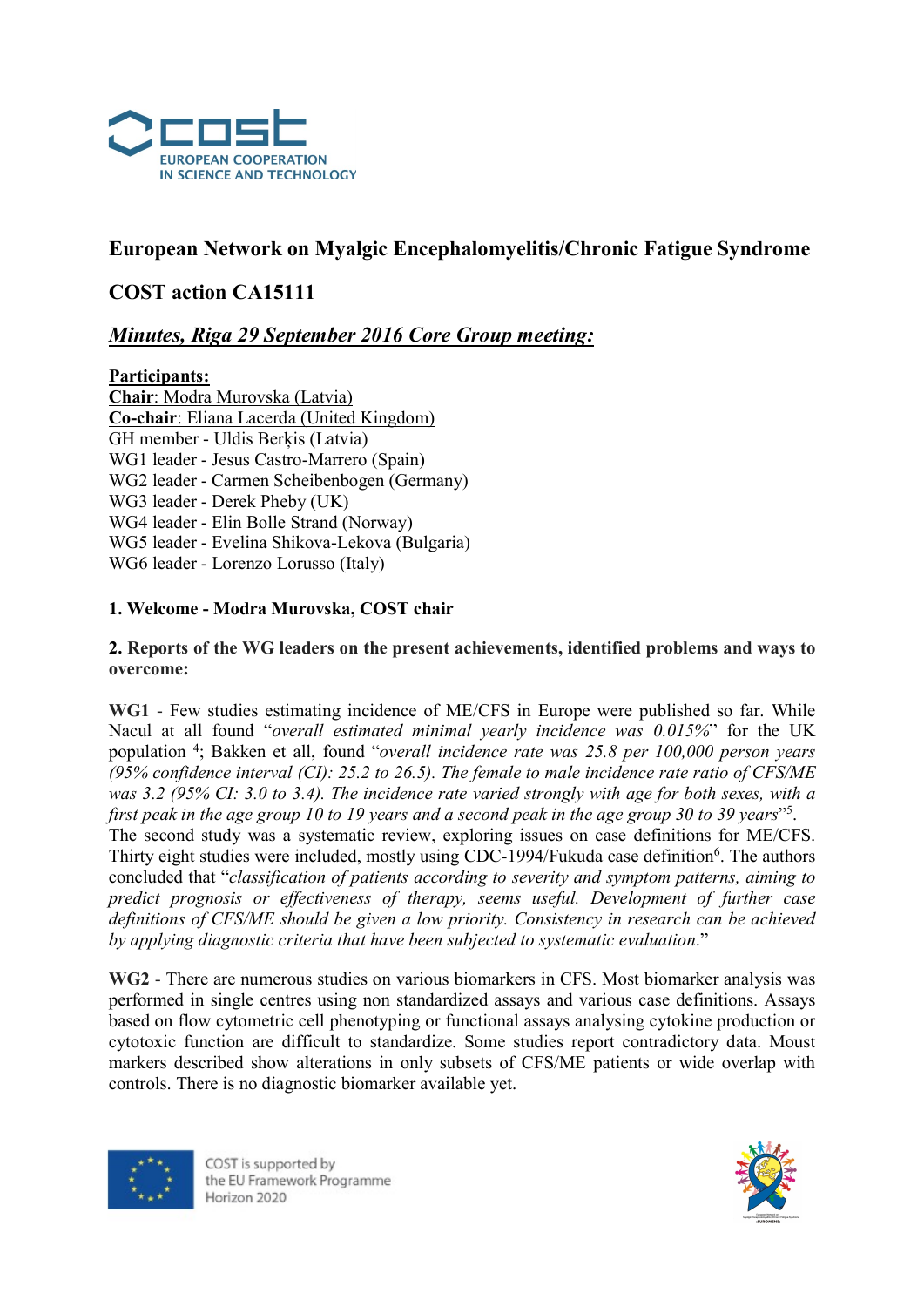

WG3 - Very few studies about economic aspects of ME/CFS had been published. Five macroeconomic studies in different populations are found, while seven cost-effectiveness studies had been reported in the peer-reviewed literature. There appeared to have very little involvement of economists in any of these studies. It was suggested to prepare a critical review of these for publication.

WG4 - A survey among the countries has been carried and 9 countries have replied. This survey will be background for identification of Gaps regarding diagnosis and clinical enablers. It was suggested to go through the survey and identify more gaps.

WG5 - Information is collected concerning the first training school planned in year 2 and should be discussed.

WP6 - The EUROMENE website was presented and improvements suggested.

 STSM coordinator – The questionnaire had been prepared by Prof. Uldis Berkis in order to find out the pretenders for the  $1<sup>st</sup>$  year visits and potential host institutions.

## 3. Other actual questions

As far as STSM coordinator Els Tobback (Belgium) is on maternity leave and vice-coordinator Carmen Adella Sirbu (Rumania) is not present, additional person should be nominated to make STSM activity successful.

# Minutes of the 29 September 2016 Work Group meetings:

# 1. Discussion on first period work tasks

Chair Jesus Castro-Marrero (Spain), Vice-leader Slobodan Sekulic (Serbia)

# WG on epidemiology:

- Explore of ways to collect population based data on the prevalence of ME/CFS,
- Explore of the potential of existing cohorts,
- Review the characteristics of existing clinical databases maintained by collaborating institutions,
- Survey existing epidemiological data on ME/CFS in participating countries.

Chair Carmen Scheibenbogen (Germany), Vice-leader Enrica Capelli (Italy) WG on biomarkers:

- Establish special interest groups within the network able to take fragmented research in a harmonised way,
- Survey in EU countries existing data on potential immunological biomarkers of ME/CFS (cytokine profiles, lymphocyte subsets, adjuvant use epidemiology),
- Survey in EU countries existing data on potential infection-associated biomarkers of ME/CFS (viral, bacterial and fungal infections),
- Survey in EU countries existing data on potential genetic and epigenetic biomarkers,
- Survey in EU countries existing data on neuro-imaging biomarkers.



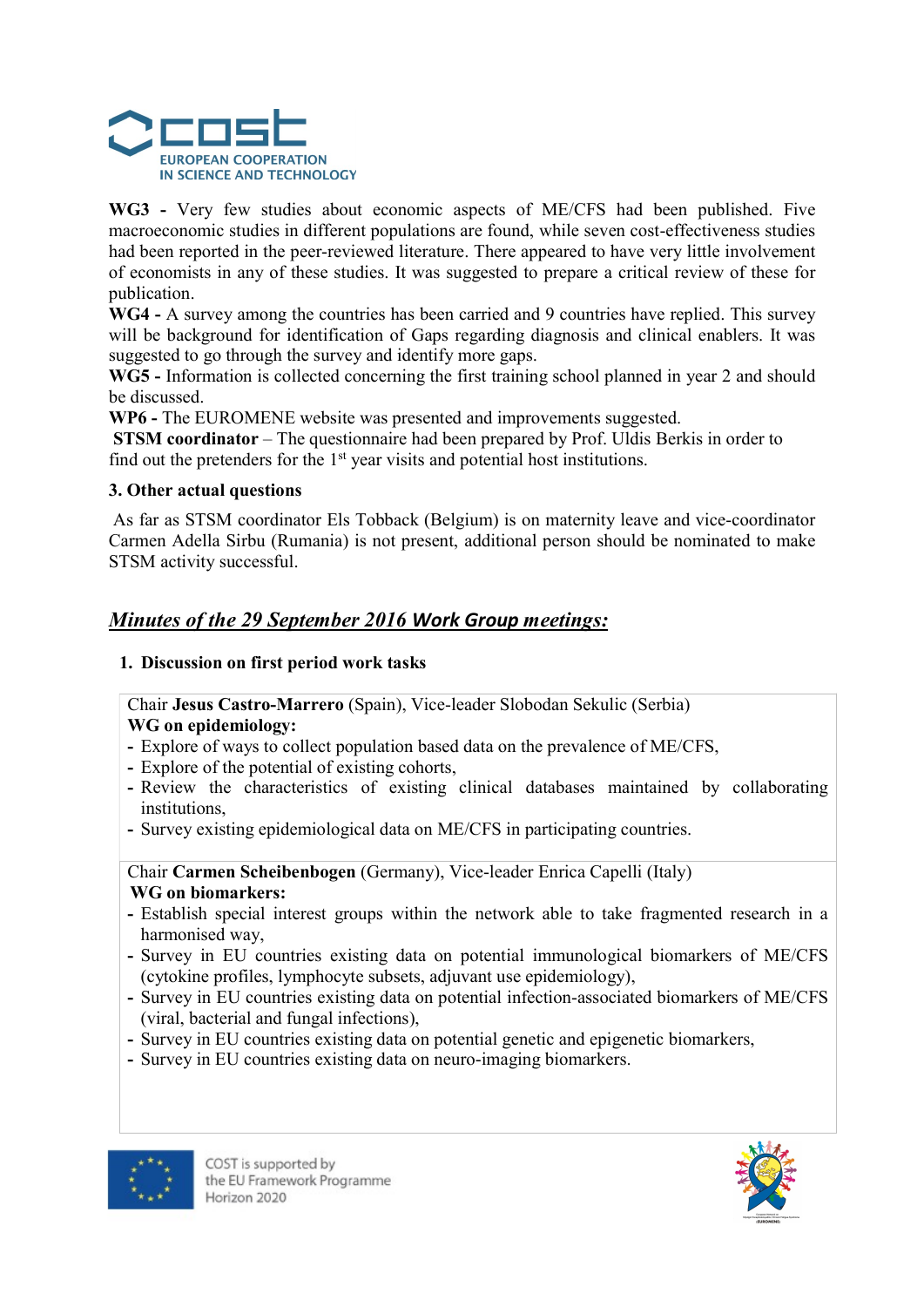

## Chair Derek Pheby (UK), Vice-leader Julian Blanco (Spain)

## WG on socio-economics:

- Survey in EU countries existing data on economic loss due to ME/CFS,
- Analyse existing clinical criterions guidelines in order to find-out optimal criteria set allowing excluding over-diagnostic and un-diagnostic,
- Develop approaches to calculate direct economic loss due to ME/CFS.

Chair Elin Bolle Strand (Norway), Vice-leader Jerome Authier (France)

## WG on clinical research enablers and diagnostic criteria:

- Survey clinical criterions used in EU countries to set-up diagnosis of ME/CFS,
- Analyse existing clinical criterions guidelines in order to find-out optimal criteria set allowing excluding over-diagnostic and un-diagnostic,
- Survey in EU countries existing data on neurological picture of ME/CFS (including association with similar diseases and symptoms, like fibromyalgia),
- Analyse the used ME/CFS treatment and its efficacy/safety in order to find-out optimal treatment approaches lowering severity of clinical course.

Chair Evelina Shikova-Lekova (Bulgaria) WG on conferences, seminars, training schools

Chair Lorenzo Lorusso (Italy), Vice-leader Anne Marit Mengshoel (Norway)

## WG on dissemination and exploitation, patient involvement, digitalisation:

- Create project webpage,
- Survey of existing small/medium-sized enterprises (SMEs) in the pharmaceutical, biotechnology and ICT industries in each participating country in order to develop collaborative research.

#### STSM coordination - U.Berkis (Latvia)

- Develop questionnaire to select candidates for training events.

# Minutes of the 30 September 2016 Management Committee meeting:

1. Reports of the WG leaders on the perspective work plans for the next period and realization approaches:

# WG1: Work group on epidemiology

WG Leader Jesus Castro-Marrero (Spain)

Participants: Eliana Lacerda (UK), Jean-Dominique De Korwin (France)

#### The main objectives for WG1 are as follows:

1. To establish an information network for the collection of epidemiological data, in order to estimate the incidence and prevalence of ME/CFS in the EU to better guide research and therapeutic development efforts;



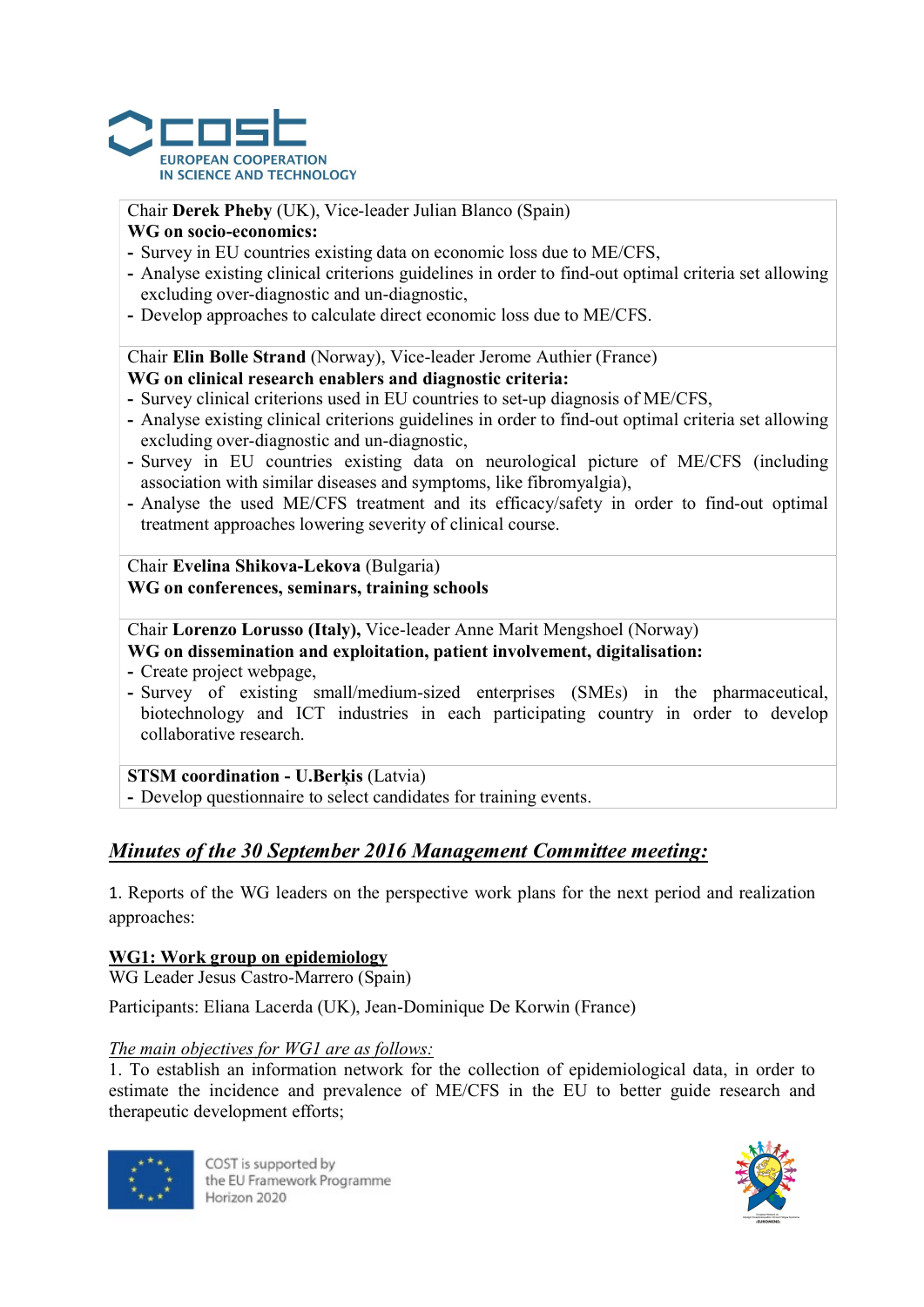

2. To establish a standardised methodology for all member EUROMENE participating countries, for operationalising the chosen diagnostic criteria to the recognition (identification?) of ME/CFS cases;

3. To create a national database for the collection of epidemiological data on ME/CFS at European level, on which to base the foundations of scientific and clinical research;

4. To obtain information on existing – and planned collections of – biosamples, to facilitate clinical research such as the study of potential diagnostic biomarkers for ME/CFS, and further epidemiological studies, such as case-control or cohort studies, with can use biological samples for measuring potential risk factors;

5. To define standardised procedures for the identification of cases and control groups, data collection, and input of data and samples relating to the search;

6. To disseminate scientific findings ME/CFS throughout European countries.

## Background

The dissemination of epidemiological information about ME/CFS, including estimates on incidence and prevalence of the disease in Europe will allow the development of new health regulations, with optimised strategies for disease management and improvement of quality of life of those affected. Currently, the scarcity of research funding in the field and consequent lack of reliable and reproducible information, obstruct the ascertainment of available therapies that may improve the patients' conditions.

Additionally, one of EUROMENE's strategies for facing the current paucity of research funding is to optimise resources, by gathering a substantial number of patients and controls participating in research across the EU countries. This strategy would enable us to account for the heterogeneity of ME/CFS, and larger sample sizes that would provide enough power to the studies, and would base future multisite clinical trials, which might be less effective if developed by an individual state.

Furthermore, the collaboration between epidemiologists, molecular biologists, and biostatisticians will allow the development of integrated methods for the evaluation of laboratory-based diagnostic strategies (biomarkers), and further research on molecular epidemiology in the ME/CFS field. Currently there are no specific treatments and diagnostic tests for ME/CFS, but it's very important to raise public awareness of the disease and to provide scientific material to doctors who ignore the existence of a disease that is so heterogeneous and complex.

Finally, the success of EUROMENE Consortium will depend on the involvement of patients, their families, support groups of patients, healthcare personnel, and ultimately the national and local government agencies.

#### 1. Current ME/CFS estimates of incidence and prevalence in Europe

The first step of the WG1 - Epidemiology was to search published estimates of incidence and prevalence of ME/CFS across Europe. We identified two studies that though were not specific for EU countries, considered the main epidemiological studies published studies in European countries.



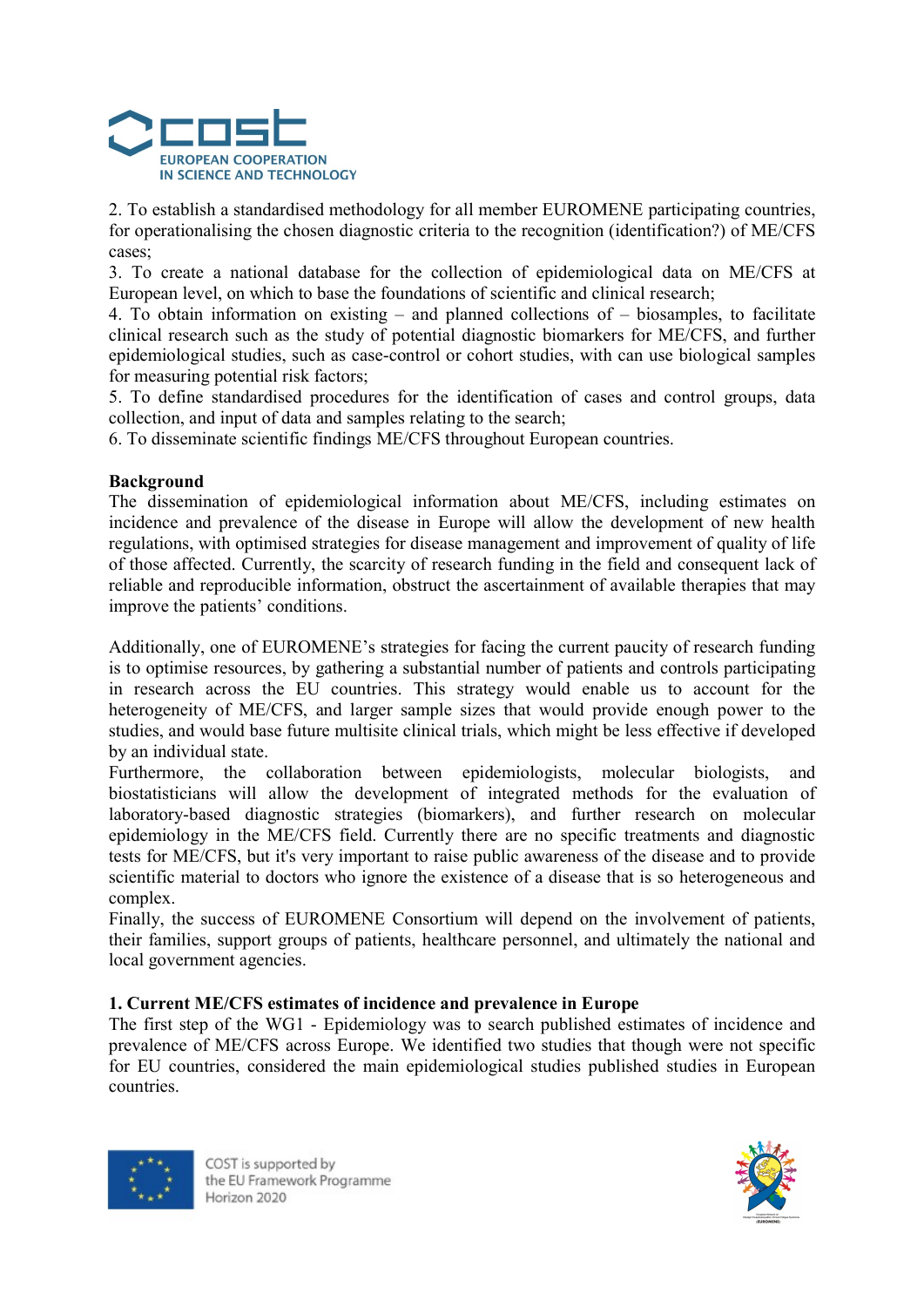

The first was a meta-analysis aiming to identify variability among estimated prevalence data for ME/CFS according to the case definition and the method of assessment used <sup>1</sup>. Databases were systematically searched for studies on ME/CFS prevalence in adults based on the 1994 CDC/Fukuda case definition and 2003 Canadian consensus criteria. Estimates were categorized into two methods of assessment: self-reporting of symptoms vs. clinical assessment of symptoms. This was also stratified by sample setting (community or primary care). Of 216 records found, 14 studies were considered suitable for inclusion. From these only 3 were based on European population, i.e. the Netherlands<sup>2</sup>, Iceland<sup>3</sup>, and the UK<sup>4</sup>. However, the latter was removed from the analysis due to its large sample size, according to the meta-analysis' authors, it "was removed due to its large statistical weighting. If included, the results of the remaining studies would not have been detected by the meta-analysis"  $\frac{1}{1}$ . The pooled prevalence for self-reporting of symptoms was 3.28% (95% CI: 2.24–4.33) and 0.76% (95% CI: 0.23– 1.29) for clinical assessment of symptoms. High variability was observed among self-reported estimates, while clinically assessed estimates showed greater consistency. Contrastingly, Nacul et al found ME/CFS prevalence rates of 0.2% for cases meeting any of the study case definitions, 0.19% for the CDC/Fukuda, and 0.11% for the 2003 Canadian consensus criteria  $4$ .

Few studies estimating incidence of ME/CFS in Europe were published so far. While Nacul at all found "overall estimated minimal yearly incidence was 0.015%" For the UK population  $4$ ; Bakken et all, found "overall incidence rate was 25.8 per 100,000 person years (95% confidence interval (CI): 25.2 to 26.5). The female to male incidence rate ratio of CFS/ME was 3.2 (95%) CI: 3.0 to 3.4). The incidence rate varied strongly with age for both sexes, with a first peak in the age group 10 to 19 years and a second peak in the age group 30 to 39 years"<sup>5</sup>.

The second study was a systematic review, exploring issues on case definitions for ME/CFS. Thirty-eight studies were included, mostly using CDC-1994/Fukuda case definition <sup>6</sup>. The authors concluded that "classification of patients according to severity and symptom patterns, aiming to predict prognosis or effectiveness of therapy, seems useful. Development of further case definitions of CFS/ME should be given a low priority. Consistency in research can be achieved by applying diagnostic criteria that have been subjected to systematic evaluation."

The observed heterogeneity in CFS/ME prevalence may be due to differences in method of assessment. Prevalence for ME/CFS based on self-reporting of symptoms alone should be viewed with caution. Clinically valid diagnoses are vital in undertaking accurate prevalence studies for ME/CFS. The 1994 CDC/Fukuda case definition and 2003 Canadian criteria appeared to be the most reliable clinical assessment tool available at the time of these studies. Improving clinical case definitions and their adoption internationally will enable better comparisons of findings and inform health systems about the true burden of ME/CFS.

New advances are urgently needed for standardised application of clinical case definitions, for example, for using the 2003 Canadian criteria and recently proposed 2015 NIH/IOM definition for SEID diagnostic criteria. Consequently, further estimates of incidence and prevalence studies may be expected.

## 2. Current information on the existing ME/CFS biobank and sample collections, and protocol for a brain tissue bank

Our aim, having previously investigated through a qualitative study involving extensive discussions with experts and ME/CFS patients the issues involved in establishing and maintaining a disease specific brain, tissue and biosamples bank for ME/CFS, was to develop a



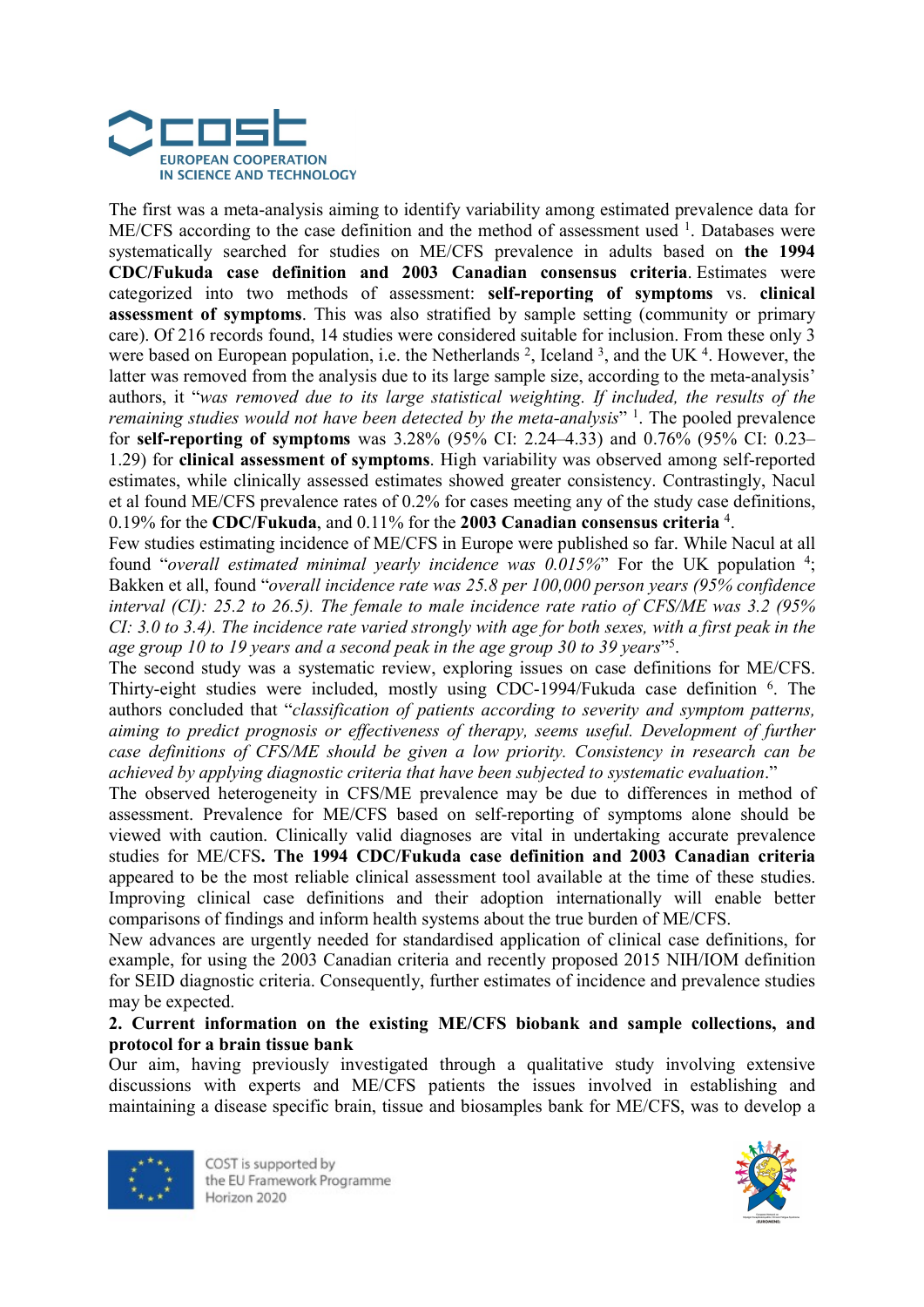

protocol for a UK ME/CFS repository of high quality human sampling from well diagnosing subjects with ME/CFS and matched controls suitable for a broad range of research applications. This would involve a specific donor program coupled with rapid collection and processing of tissue and blood biosamples, supplemented by comprehensive prospectively collected clinical, laboratory and self-assessment data from cases and matched controls. On this basis, we developed the protocol presented here, which was designed to meet high technical and ethical standards and legal requirements and was based on recommendations of the MRC UK Brain Banks Network. The facility would be most efficient and cost-effective if incorporated into an existing tissue bank. Both tissue and biosamples collection would be rapid and follow robust protocols to ensure preservation sufficient for a wide range of research uses. A central bank would have resources both for wide-scale donor recruitment and rapid response to donor death for prompt harvesting and processing of tissue and biosampling. ME/CFS brain, tissue and blood samples bank could be established using this protocol. Success would depend on careful consideration of logistic, technical, legal and ethical issues, continuous consultation with patients and the donor population, and a sustainable model of funding ideally involving research councils, health services, and patient charities. This initiative could revolutionise the understanding of this still poorly-understood disease and enhance development of diagnostic biomarkers and treatments. Besides, there are biological sample collections in Norway (ME/CFS Biobank in Oslo University Hospital), in Spain (Vall d'Hebron Univ Hospital, Barcelona), in Germany (Berlin Charité Hospital), and also in Italy (Pavia -Enrica and Lorenzo).

We have established the need for the structured collection and examination of nervous system human tissue and biofluids of ME/CFS case who have died. Based on the experience at Addenbrooke's Hospital and other brain banks, and building on information given by experts and by patients themselves, we have developed a protocol for the first ME/CFS Tissue Bank in the world, including carefully chosen approaches for recruiting and following-up donors and for collecting, storing and examining post-mortem tissue and blood samples. This initiative has the potential to revolutionise the understanding of this still poorly recognised disease and greatly help the development of more precise case definitions, diagnostic biomarkers, and personalized treatments.

#### 3. Guidelines on ME/CFS biobank management and maintenance

The current protocols for biobank and post-mortem tissue bank can be used as reference for the process of harmonising and standardising the protocols across the participating countries in Europe.

# **REFERENCES**

- 1. Johnston S, Brenu EW, Staines D, Marshall-Gradisnik S. The prevalence of chronic fatigue syndrome/ myalgic encephalomyelitis: a meta-analysis. Clinical epidemiology. 2013;5:105-10
- 2. van't Leven M, Zielhuis GA, van der Meer JW, Verbeek AL, Bleijenberg G. Fatigue and chronic fatigue syndrome-like complaints in the general population. The European Journal of Public Health. 2010;20(3):251-7
- 3. Lindal E, Stefansson JG, Bergmann S. The prevalence of chronic fatigue syndrome in Iceland - a national comparison by gender drawing on four different criteria. Nordic journal of psychiatry. 2002;56(4):273-7



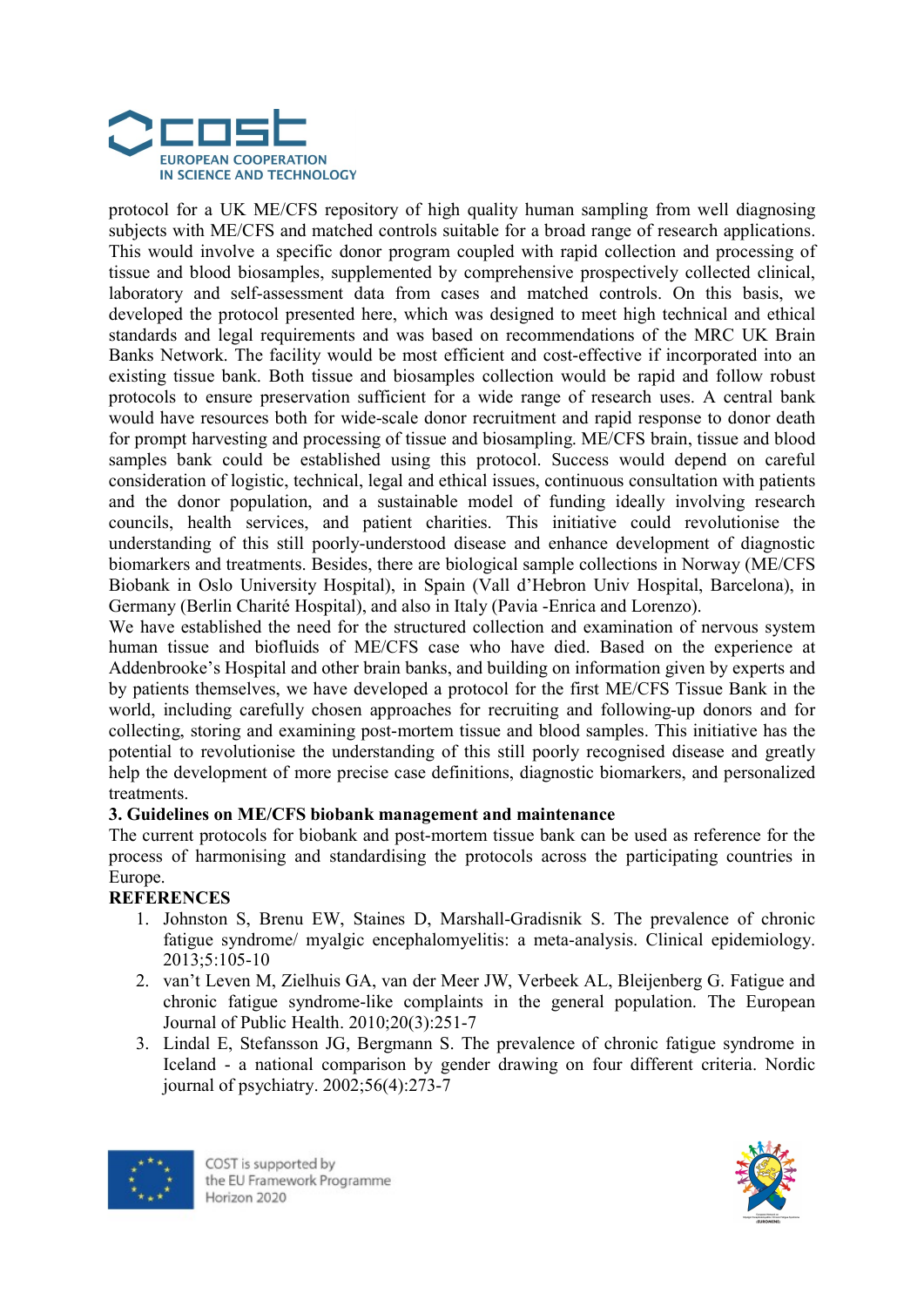

- 4. Nacul LC, Lacerda EM, Pheby D, Campion P, Molokhia M, Fayyaz S, et al. Prevalence of myalgic encephalomyelitis/chronic fatigue syndrome (ME/CFS) in three regions of England: a repeated cross-sectional study in primary care. BMC Med. 2011 Jul 28;9(1):91
- 5. Bakken I, Tveito K, Gunnes N, Ghaderi S, Stoltenberg C, Trogstad L, et al. Two age peaks in the incidence of chronic fatigue syndrome/myalgic encephalomyelitis: a population-based registry study from Norway 2008-2012. BMC Med. 2014 Oct 1;12(1):167
- 6. Brurberg KG, Fonhus MS, Larun L, Flottorp S, Malterud K. Case definitions for chronic fatigue syndrome/myalgic encephalomyelitis (CFS/ME): a systematic review. BMJ open. 2014;4(2):e003973

# WG2: Work group on biomarkers

WG Leader Carmen Scheibenbogen (Germany)

Participants: Enrica Capelli (Italy), Evelina Shikova-Lekova (Bulgaria), Julia Blanco (Spain), Thomas Harrer (Germany), Henrik Nielsen (Denmark), Zaiga Nora-Krukle (Latvia), Santa Rasa (Latvia), Jerome Authier (France), Carmen Scheibenbogen (Germany).

People who expressed their interest to join, but couldn`t participate: Jonas Bergquist (Sweden), Madlen Löbel (Germany), Svetlana Orlova (Belarus), Eleanor Riley (UK), Jackie Cliff (UK), Bhupesh Prusty (Germany), Giovanni Ricevuti (Italy), Prof. Scire (Italy).

# Background

There are numerous studies on various biomarkers in CFS. Most biomarker analysis was performed in single centres using non standardized assays and various case definitions. Assays based on flow cytometric cell phenotyping or functional assays analysing cytokine production or cytotoxic function are difficult to standardize. Some studies report contradictory data. Most markers described show alterations in only subsets of CFS/ME patients or wide overlap with controls. There is no diagnostic biomarker available yet.

Selected reviews published recently:

- 1. Jason LA, Zinn ML, Zinn MA. Myalgic Encephalomyelitis: Symptoms and Biomarkers. Curr Neuropharmacol. 2015: 701-34. Review.
- 2. Blundell S, Ray KK, Buckland M, White PD. Chronic fatigue syndrome and circulating cytokines: A systematic review. Brain Behav Immun. 2015 Nov; 50: 186-95.
- 3. Fischer DB, William AH, Strauss AC, Unger ER, Jason L, Marshall GD Jr, Dimitrakoff JD. Chronic Fatigue Syndrome: The Current Status and Future Potentials of Emerging Biomarkers. Fatigue. 2014 Jun 1; 2: 93-109.
- 4. Klimas NG, Broderick G, Fletcher MA. Biomarkers for chronic fatigue. Brain Behav Immun. 2012 Nov; 26: 1202-10.

Summary of the WG2 meeting outcome: Due to the complexity of the biomarker studies in CFS it was decided to focus activities on topics of interest, which will be chaired by the indicated



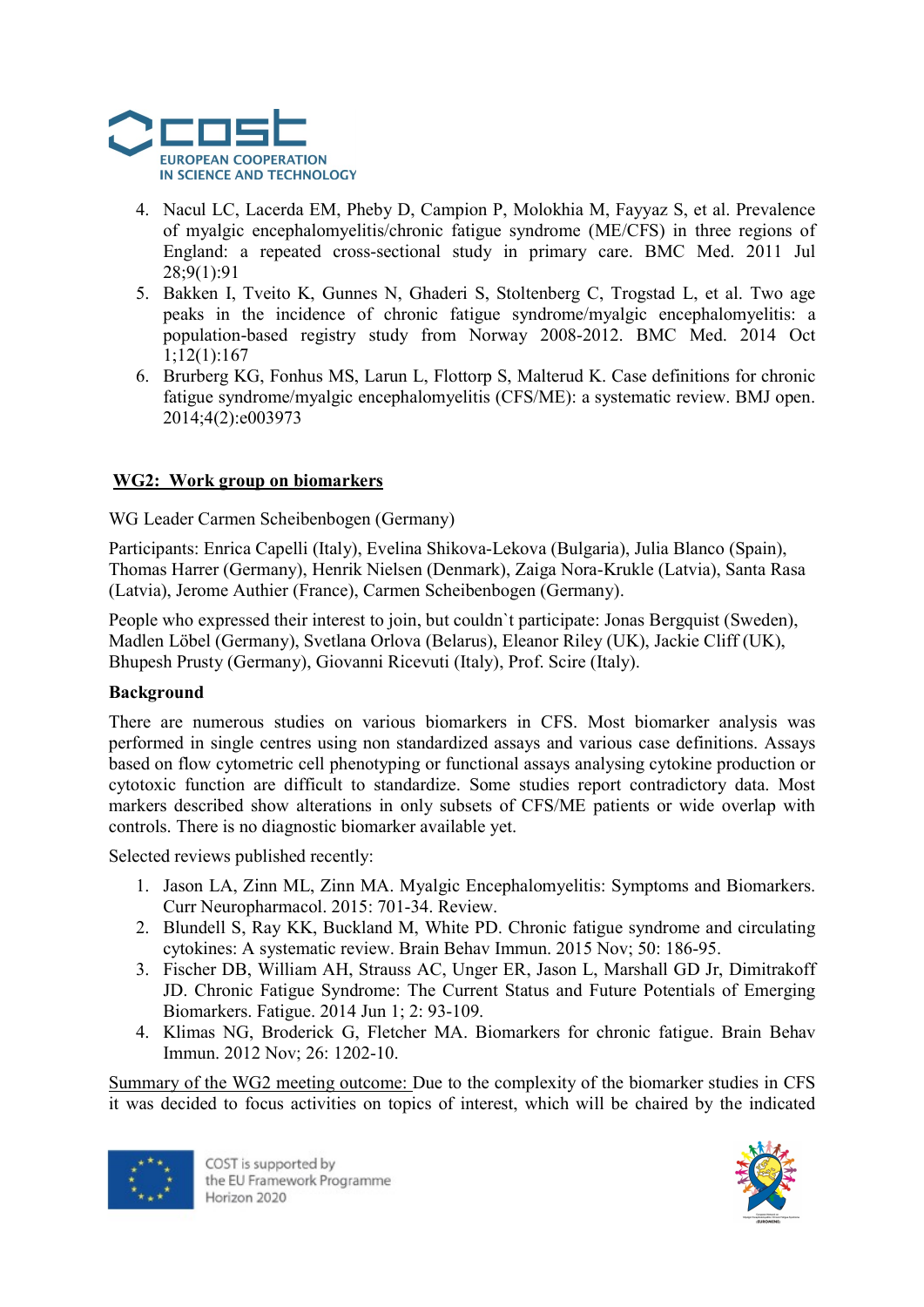

persons: Immunology (Carmen Scheibenbogen, Julia Blanco), Genetics (Enrica Capelli), Chronic vial infections (Thomas Harrer, Santa Rasa, Zaiga Nora-Krukle, Evelina Shikova-Lekova, Neurology (Jerome Authier) and metabolis (Jonas Bergquist to be asked).

It was agreed to work on the following 2 aims as defined by the MoU until the next meeting:

- 1. Survey on biomarker to establish an "European biomarker landscape";
- 2. Establish special interest groups within the network able to take fragmented research in a harmonized way.

To achieve the 1st aim a questionnaire will be sent to MC members of each country to identify the national research groups. We will ask to perform a Pub Med Screening, too, to identify active biomarker research group. For the search the key words "Chronic fatigue syndrome" and "country" should be used and a filter for the last 5 years chosen. By this search, e.g., for Germany 62 hits, Spain 59 hits, Great Britian 46 hits are retrieved. Chronic fatigue syndrome is a MeSH term including ME, and various other definitions.

The 2nd aim is more difficult to achieve as there is no money for research available within the EUROMENE network yet. A first application for research funding was prepared by Luis Nacul and Eliana Lacerda and finalized during the meeting. As a first step it was decided to evaluate the published literature and to identify biomarkers of interest, which might be retested within labs of our group.

Based on the literature research and our own experience we plan to write so called critically appraisal topic reviews, which we want to publish as an effort of the EUROMENE network.

It was agreed to work on the following topics:

- Persistent infection markers (Thomas Harrer, Santa Rasa, Zaiga Nora-Krukle);
- Genetic markers (Enrica Capelli);
- Immune phenotype markers (Julia Blanco);
- Complement markers (Henrik Nielsen);
- Autoimmune markers (Carmen Scheibenbogen, Madlen Löbel).

The next WG meeting will be on 27.1.17 in Berlin. Until then data for the European landsacape should be surveyed (Madlen Löbel, Carmen Scheibenbogen) and summarys from our reviews prepared and presented and preferably a first draft written (people listed above and everybody else who is interested to work on these selected topics).

#### WG3: Work Group on socio-economics

WG Leader Derek Pheby (UK) Participants: Derek Pheby (UK), Uldis Berkis (Latvia), Asja Lunga (Latvia).

1. Literature review. The literature review undertaken by Derek Pheby (DP) had identified that very few studies about economic aspects of ME/CFS had been published. He had found five macroeconomic studies in different populations, while seven cost-effectiveness studies had been reported in the peer-reviewed literature. There appeared to have very little involvement of



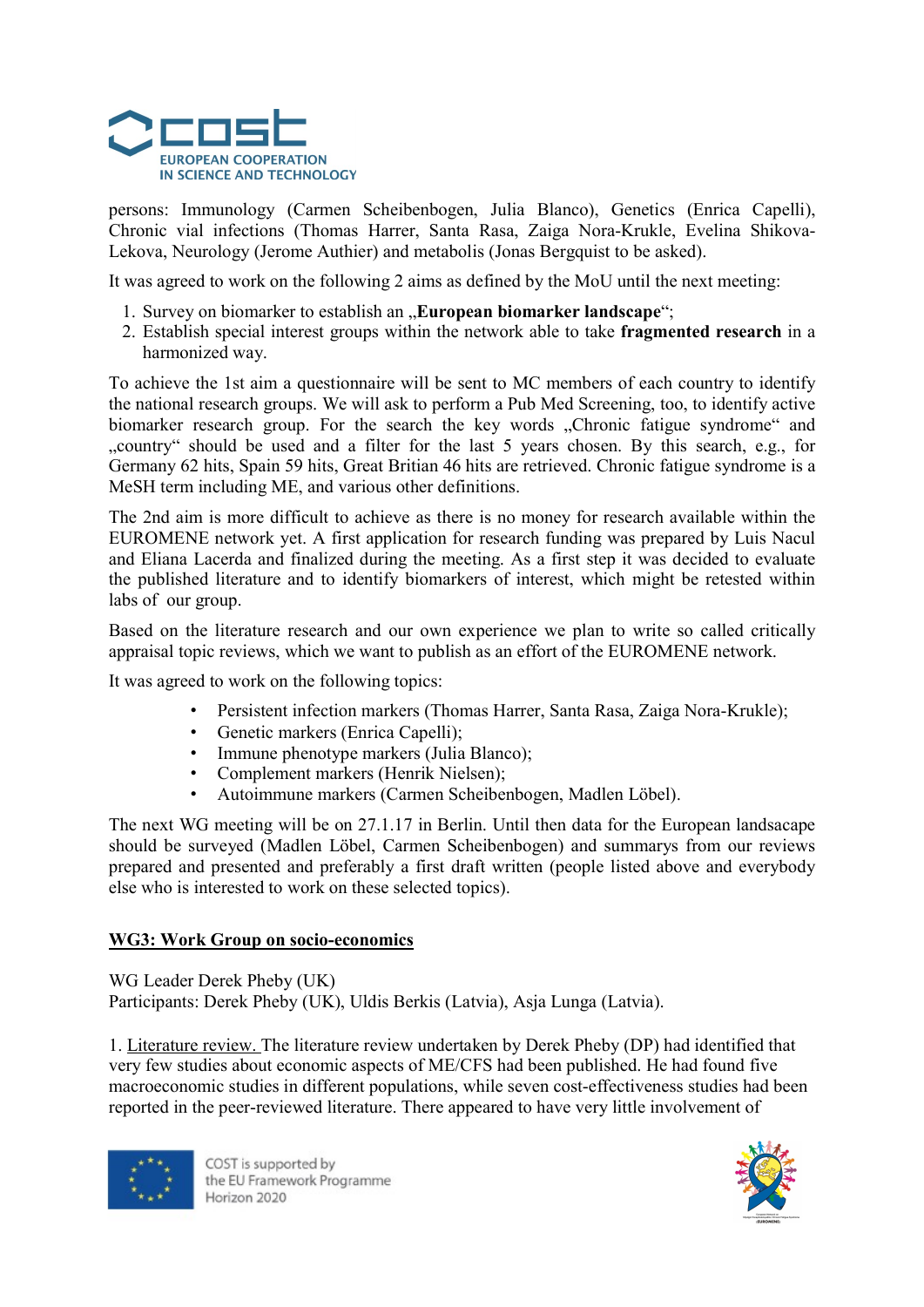

economists in any of these studies. DP suggested that it could be useful to prepare a critical review of these for publication.

2. Recruitment of health economists. DP reported that he had had responses to his appeal in the Health Economics Study Group's newsletter from eight very well qualified health economists (4 from the UK, 1 each from Ireland and the Netherlands, and 2 from Italy). This was very much in line with the COST philosophy of fostering academic research networks across national boundaries, and had created a resource not before available in ME/CFS research. There was discussion about how best to integrate these volunteers into the COST action.

Uldis Berkis (UB) suggested that they could be involved in year 2 as trainers in one or other training event to be held next year, and some could perhaps attend the Barcelona meeting arranged for year 2. He further suggested that a possible means of funding their involvement could be through the ELSA (Ethical, Legal, Social) program, which is part of Eva-Net Neuron. There is also a one-day meeting for Working Groups arranged for  $27<sup>th</sup>$  January in Berlin, to which they could be invited. He pointed out that, where such volunteers came from countries not already part of the action, their involvement could effectively mean that those countries could be signed up to participate in COST, which, if it happened in year 1, would have a positive impact upon the project budget in year 2. This could make the involvement of such volunteers easier to fund. DP will respond to the volunteers, and UB will look further into these possibilities.

3. Current status of economics data in participating countries. For most European countries, there was very little if any data on the costs and losses attributable to ME/CFS, and in any case the multiplicity of health care and data recording systems meant that there was really no basis for transnational comparisons. The questionnaire on data quality and comparability circulated to EUROMENE participants and interested parties (some 100 in total) by DP as part of his attachment to RSU in the BALTINFECT project should create a better platform for determining data compatibility, and facilitate such comparisons. DP will shortly reminder to non-respondents, prior to analyzing responses.

UB will look into the possibility of linking ECDC data from Latvia (including cost data) with equivalent data from other countries.

#### WG4: Work group on clinical research enablers and diagnostic criteria

WG Leader Elin Bole Strand

A survey among the countries has been carried and 9 countries have replied. This survey will be background for identification of Gaps regarding diagnosis and clinical enablers.

There were five persons in the work group (Italy, UK, Latvia, France and Norway). The survey was discussed and focus was on questions regarding diagnosis.

#### The following gaps were identified at this point:

1. National guidelines: four countries do not have national guidelines. For those having guidelines different guidelines are recommended and applied. Also some countries have and use criteria for children while others do not.



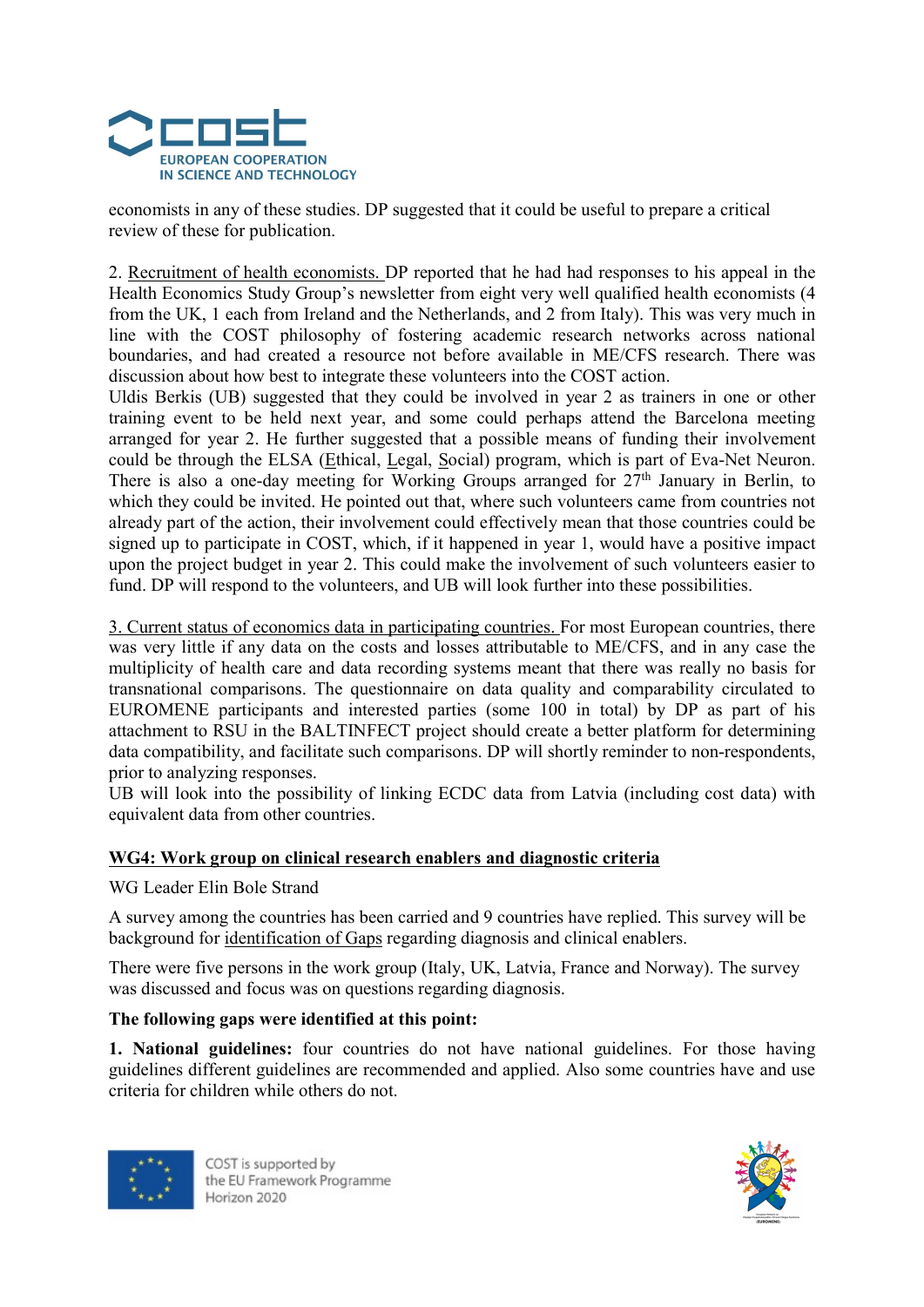

2. Test for diagnosis/symptom registrations: different questionnaires and tools may be applied in different countries to assess CFS/ME symptoms.

3. Exclusion/differential diagnosis: guidelines and standard tests for the exclusion part are unclear/ various. Some of the countries have multidisciplinary team working with this patient group and some do not. Some do additional psychological/psychosocial, neurological/ neuropsychological as well as other examinations. Some do either one or another examination often depending on what kind of specialists they have in the team, at the institution or that are available. Standardized questionnaires are applied in the exclusion part in some of the countries, but also what kind of tests/questionnaires varies between them. There is a lack of more specific guidelines for indication for further examinations of the patients.

4. Severe ill patients may not be diagnosed in some countries as the prevalence seems to vary from hardly existing to 5 or 25% of the ME/CFS population

5. Education of health providers for diagnosis of ME/CFS varies greatly between the countries. It will be continue to go through the survey and identify more gaps.

A summary and report from the rest of the survey will be written by the group leaders and discussed further in the work group.

It was also discussed to meet to work together (apply for STSM), and to invite experts (Professor Jason at DePaul University) for future WG meetings.

## WG5: Work Group on conferences, seminars, training schools

WG Leader Evelina Shikova-Lekova (Bulgaria)

# 1. Information on forthcoming meetings by the end of the first period:

- Berlin 27 January, 2017: one-day Working group meeting about synchronization progress agenda of the meeting is under preparation and will be distributed soon;
- Barcelona 16-17 March, 2017: Second Core groups meeting, Work group meeting, First Workshop;
- 2. Information and discussions concerning the first training school planned in year 2:
	- Topic Molecular biomarkers for ME/CFS;
	- Place/Local organizers Pavia (Italy), UNIVERSITA DEGLI STUDI DI PAVIA/ Enrica Capelli and Lorenzo Lorusso;
	- Will be combined with MC and CG meetings;
	- All other issues concerning timing, training program, trainees, trainers, etc will be further discussed.

#### WG6: Work Group on dissemination and exploitation, patient involvement, digitalisation

WG Leader: Lorenzo Lorusso (Italy)

Participants: Italy, Latvia.

## 1. A presentation of the Euromene website and suggested improvements about some aspects: